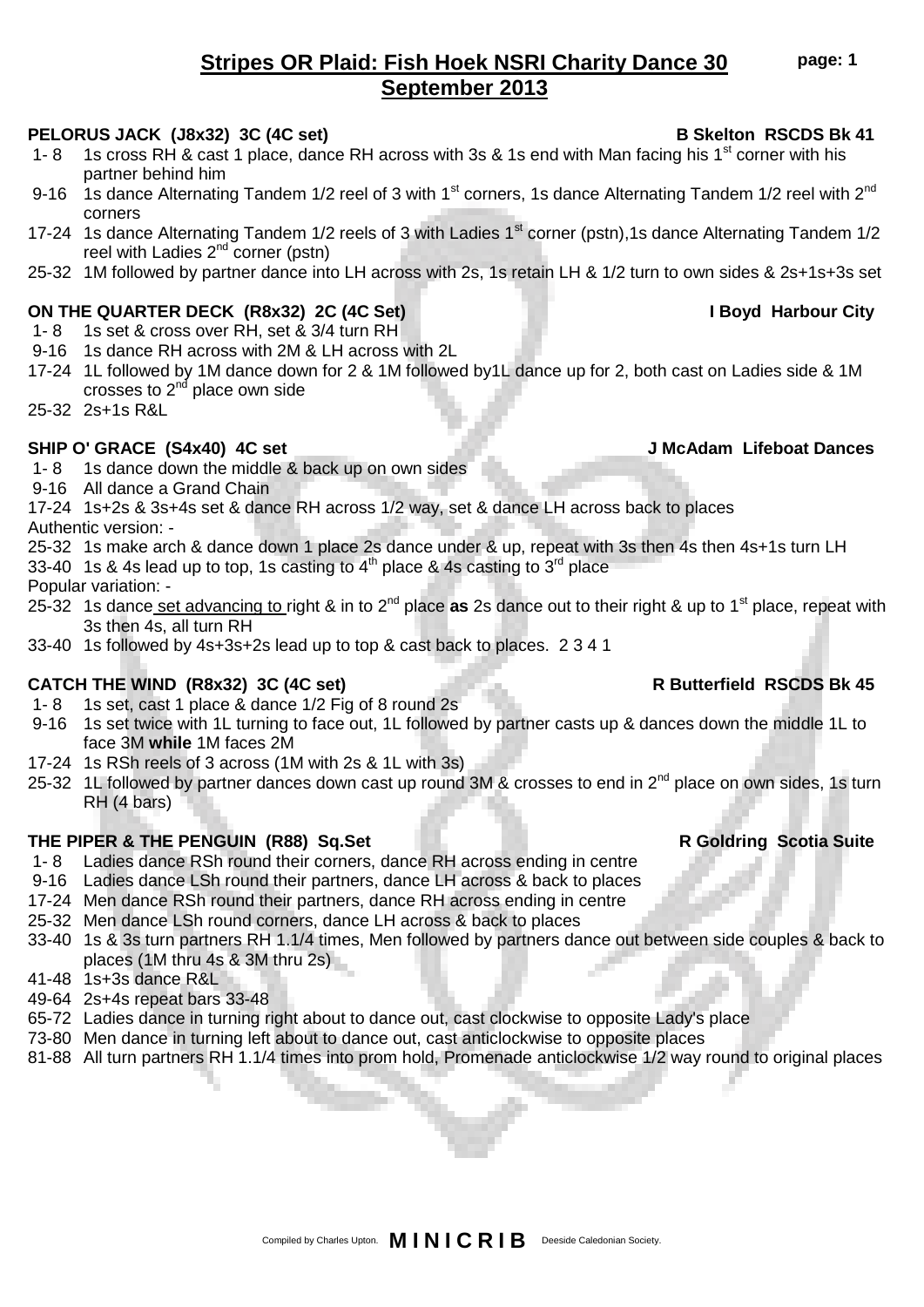# **Stripes OR Plaid: Fish Hoek NSRI Charity Dance 30 September 2013**

### **NEVER AT SEA (R3x48) or (R6x48) 6C Set 4s, 5s & 6s on opp sides J Haddow**

- 1- 8 1s cross RH & cast to 2nd place, cross LH & cast to 3rd place **while** 6s cross RH & cast to 5th place, cross LH  $\&$  cast to  $4^{\text{th}}$  place
- 9-16 1M+6L Prom hold dance reel of 3 with 4s (pass 4M LSh to start) **while** 6M+1L dance reel of 3 with 3s (pass 3M LSh) end 1s in  $3^{rd}$  place side by side facing up & 6s in 4<sup>th</sup> place facing down ready for...
- 17-24 1s & 6s dance reflection reels on sides dancing up/down between 3s/4s to start
- 25-32 1s+6s dance R&L ending with 1s facing up & 6s facing down
- 33-36 End couples cross RH **while** cple in 2nd+3rd pl **also** cple in 4th+5th pl dance 1/2 RH across & all (1st+2ndpl, 3<sup>rd</sup>+4<sup>th</sup>pl, 5<sup>th</sup>+6<sup>th</sup>pl) change pl LH on side
- 37-40 Repeat bars 33-36
- 40-44 Repeat bars 33-36
- 45-48 All turn partners RH 5 4 6(1)(3)(2)
- Dance 3 times to end  $6\ 5\ 4(3)(2)(1)$  or 6 times to end  $1\ 2\ 3(4)(5)(6)$

### **TEA BREAK**

### **THE SAILOR (R8x32) 3C (4C set) RSCDS Bk 24**

- 1- 8 1s cross down RH to face out between 2s & 3s giving hands to each corner & set, 1s cast round 1<sup>st</sup> corner to form lines of 3 across with 2s/3s & 2s+1s+3s set
- 9-16 1s (turning to right) dance RSh reels of 3 across & 1s end passing LSh to  $2^{nd}$  place on opposite sides
- 17-24 1s lead down for 2 bars & lead up, cross at the top & cast to  $2^{nd}$  place on own sides
- 25-32 2s+1s dance R&L

### **FISHERMAN'S REEL (R5x32) 5C Sq.Set (5s facing - M back to 4s & L back to 2s)S Petyt Dunblane Holiday**

- 1- 8 1s+2s+3s+4s circle 8H round & back **while** 5s turn RH once & LH 1.1/2 times to end 5M facing 2s & 5L facing 4s
- 9-16 5M+2s **also** 5L+4s dance RH across, 5s pass LSh & dance LH across with next couple anticlockwise (M with 1s & L with 3s)
- 17-24 5M dances reel of 3 with 1s+2s (in prom hold) giving RSh to 2s **while** 5L reels with 3s+4s giving RSh to 4s
- 25-32 All take ptnrs in prom hold, 5s change pl with 1s RSh, 1s pass 4s RSh, 4s pass 3s RSh, 3s pass 2s RSh &
	- 2s end in centre facing each other

### THE DUNDEE WHALER (S4x32) 4C set **R** Clowes Ormskirk 1

- 1- 8 2s & 4s dance Petronella to opposite sides
- 9-16 1s+2s & 3s+4s dance Ladies Chain
- 17-24 1s & 3s dance Petronella to opposite sides
- 25-32 1L+2M change places LH, 1M+2L **also** 1L+3L change places RH, 1M+3M **also** 1L+4M change places LH & 1M+4L change RH

### **THE DRUNKEN SAILOR (R8x32) 3C (4C set) E Werner**

- 1- 8 1s set & cross RH, cast 1 place & set advancing & turn about to face opposite sides
- 9-16 1s dance Double Triangles & end facing opposite sides
- 17-24 1s dance Figs of 8 round 2s/3s (RSh to  $1<sup>st</sup>$  corner to start) & end facing  $3<sup>rd</sup>$  corners
- 25-32 1s dance 'Hello-Goodbye' setting & end turning LH to 2<sup>nd</sup> place